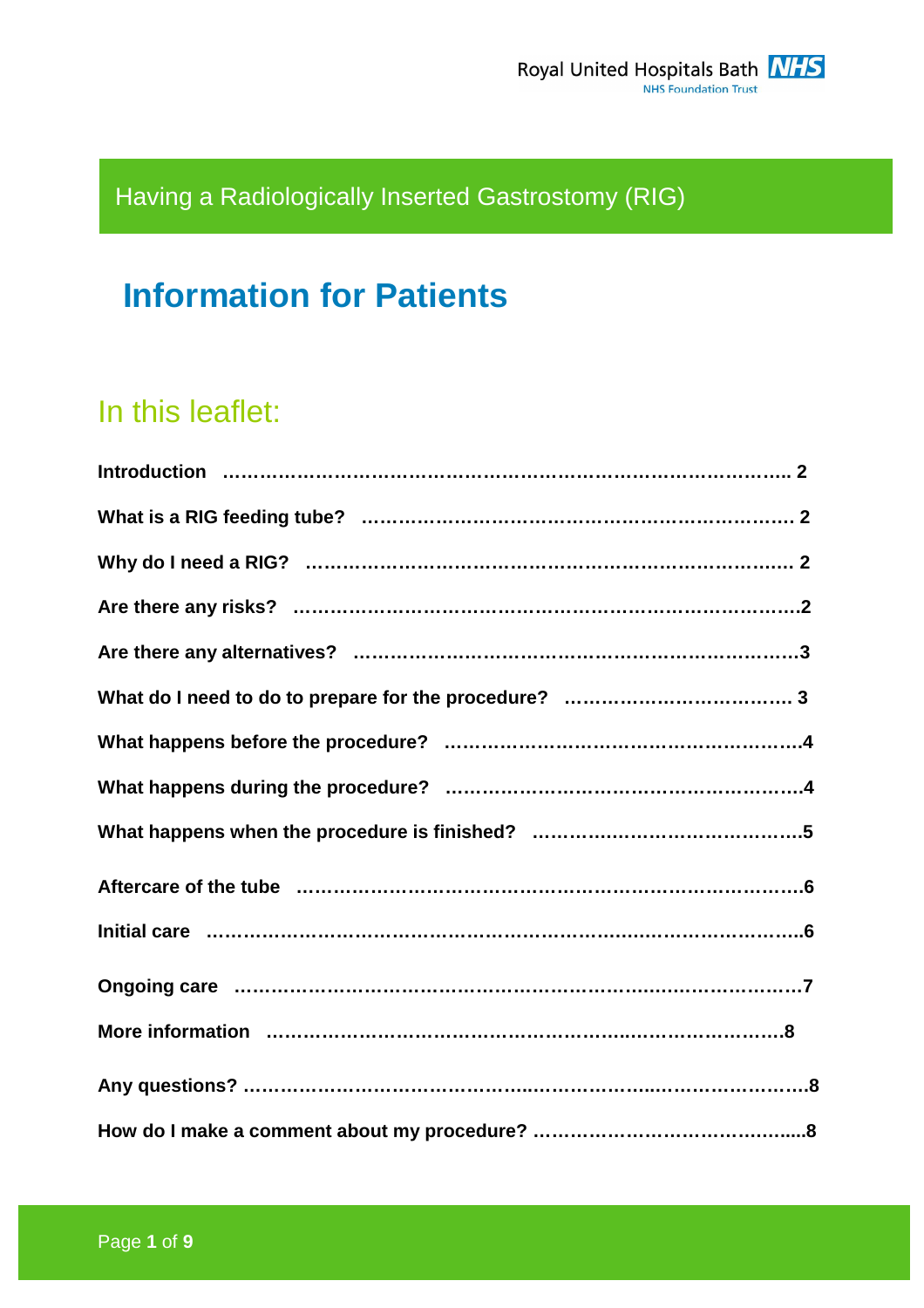## **Introduction**

This leaflet tells you about the procedure known as a Radiologically Inserted Gastrostomy (RIG). It explains what is involved and what the possible risks are. If you have any questions or concerns, please do not hesitate to speak to a doctor or nurse caring for you in the Interventional Radiology department.

## What is a RIG feeding tube?

A RIG feeding tube allows liquid feed, water and medication to go directly into the stomach. It is placed directly from the surface of the skin into the stomach through the stomach wall, as shown in the image.



## Why do I need a RIG?

A RIG tube bypasses the throat and gullet. It can be used for people who have difficulty with swallowing or if there is a possible risk of food and drink 'going the wrong way' into the lungs. A RIG may also be used for people who have a blockage at the back of the throat, in the mouth or in the gullet, which prevents food from getting into the stomach. It can be for short-term or long-term use.

## Are there any risks?

Although the procedure is relatively safe and major complications are rare, there are risks involved as with any medical treatment.

The risk of major complication during or following the procedure is between 1 - 3%. The risk of mortality is 0.5%.

Risks include:

- **Bleeding:** Minor bleeding may occur which does not usually require additional treatment. The risk of this is 1-3%.
- **Infection:** Infection can occur at the tube insertion site. Antibiotic treatment would be required and careful monitoring of the tube and insertion site.
- **Leakage:** Leakage may occur around the RIG site resulting in red and sore skin. If this happens, see the section on skin care in this leaflet, or seek advice from one of the contact numbers at the end of this leaflet.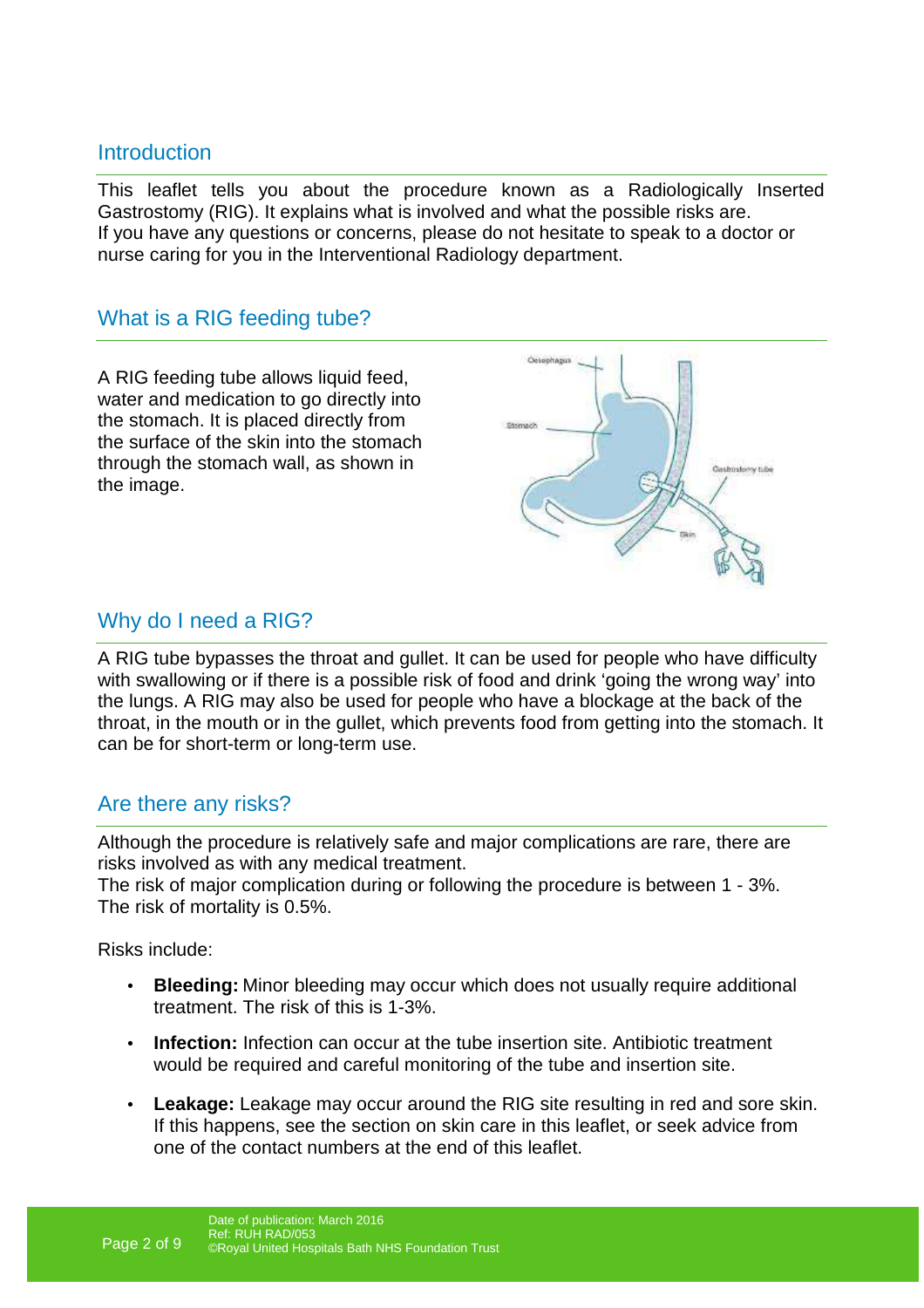- **Tube dislodgement:** Occasionally the RIG tube can become dislodged and fall out and will need replacing. If this occurs you should place a dry dressing on the site and seek help from one of the contacts at the end of this booklet as a matter of urgency. Trained professionals can replace a tube through the existing hole. This needs to be done very soon after an accidental displacement. For this reason you should seek help as soon as possible if your tube falls out.
- **Rare complications:** There could be serious damage or perforation to the bowel or internal organs; this is a rare complication. This may lead to peritonitis (severe internal infection) which will require urgent medical treatment, and rarely surgical treatment. Signs of perforation include a temperature and severe pain. The risk of peritonitis is 2%.

Occasionally it may not be possible to place the tube safely in to your stomach. Under these circumstances your doctors or nurses will discuss other options with you.

It is important that you are aware of and understand the risks before you agree to have a RIG tube inserted. A member of your medical or nursing team will discuss this with you.

## Are there any alternatives?

Feeding can sometimes be achieved by passing a thin tube through the nose and into the stomach called a nasogastric tube, but this method of feeding is more visible and generally suited to short-term use. For patients who need tube-feeding for longer periods of time, a RIG is more comfortable and easier to manage at home. RIG tubes are also more discreet as they can be hidden away under your clothes. If you would like to discuss the options available to you, please speak to your medical team or nutrition nurses.

## What do I need to do to prepare for the procedure?

If you are taking Warfarin, aspirin or other blood thinning medications (such as Phenindione, Clopidogrel Rivaroxaban, Prasugrel, Dabigatran, Apixaban), please inform the Radiology department at least one week before the procedure, as these may need to be stopped for a number of days before the examination. Please continue to take all your other medications as usual.

You will need to have a blood test before the procedure to check your blood clotting. Your doctor or clinical nurse specialist will tell you about this and how to arrange it.

You may already be an inpatient or, if not, you will be admitted into hospital on the previous day or the day of your procedure. On admission you will be informed of the approximate time of your procedure. However, this may change due to unforeseen circumstances.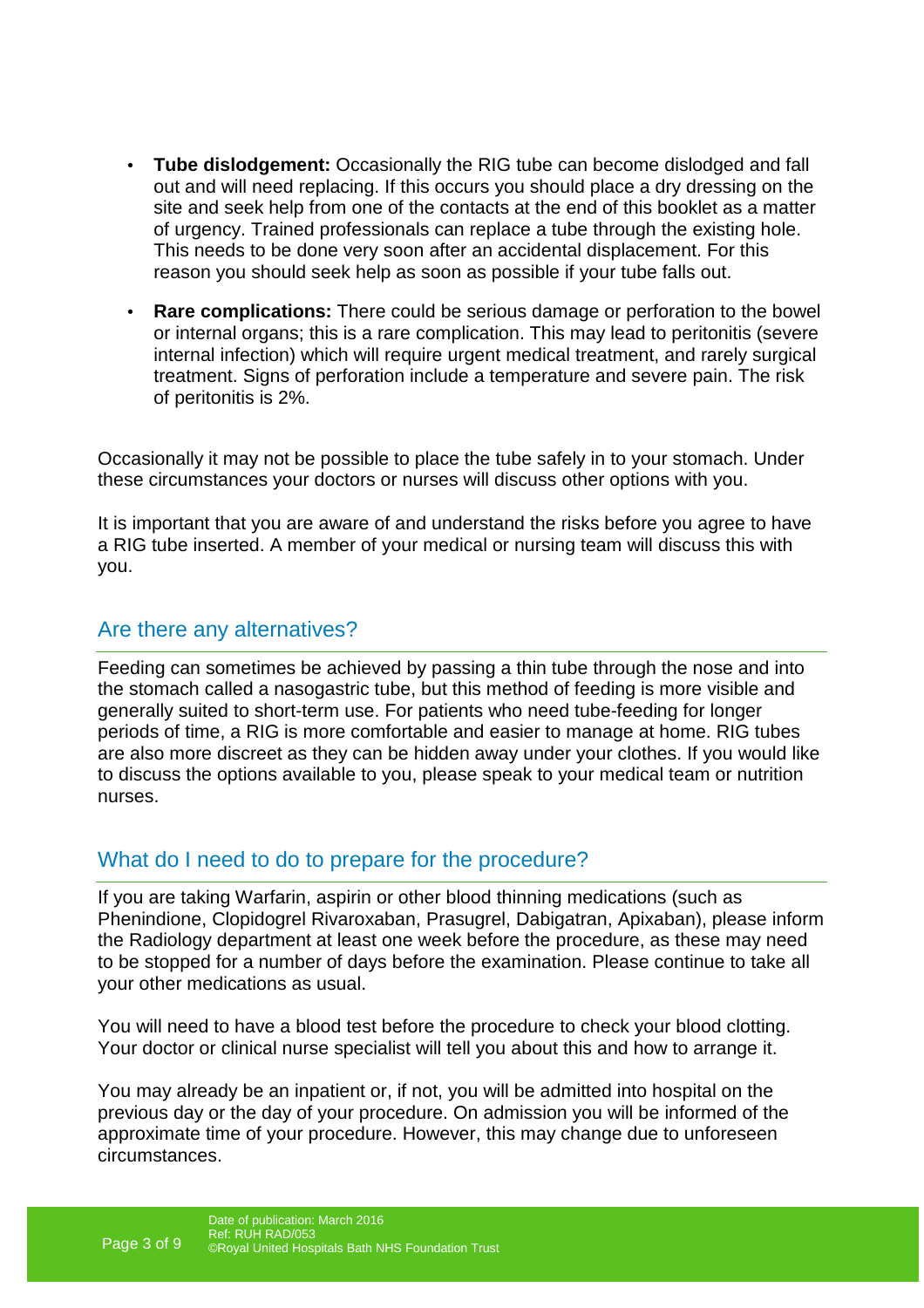You will not be allowed to eat or drink for 6 hours before the procedure. If you have a nasogastric feed this must be stopped six hours before the procedure. You will be able to take your medications with small sips of water. If you have diabetes, please phone the Radiology department for specific advice on 01225 824375.

## What happens before the procedure?

When it is time for the procedure you will be taken on your bed to the Radiology department, where you will be welcomed by the radiology staff:

- The Radiologist is a doctor specially trained to interpret X-rays and scans and to perform image-guided procedures.
- Radiographers are specially trained health professionals who move and control the radiographic equipment during the procedure.
- Radiology Nurses work with the radiologists and care for the patient during interventional procedures.

A nurse will check your details. If you are allergic to anything (such as medicine, latex, plasters) please tell the nurse.

The radiologist will explain the procedure answering any questions you or your family may have. When all your questions have been answered you will be asked to sign a consent form for the procedure.

## What happens during the procedure?

You will be taken into the Interventional radiology room and helped onto the X-ray table. The radiologist will perform an ultrasound scan of the liver before starting the procedure.

You will have a device attached to your finger to monitor your heart rate and breathing. A cuff will be placed on your arm to monitor your blood pressure (please inform the nurse if there is a reason why a certain arm cannot be used). You will be given oxygen via a mask or tubing under your nose.

An X-ray camera suspended over the table will be used to take images during the procedure. It will come close to you but will not touch you.

A nasogastric tube is passed through the nose and down the oesophagus (gullet) into the stomach, either on the ward or in the X-ray department. The nasogastric tube is used to inflate your stomach with air to make it clearly visible on ultrasound and on X-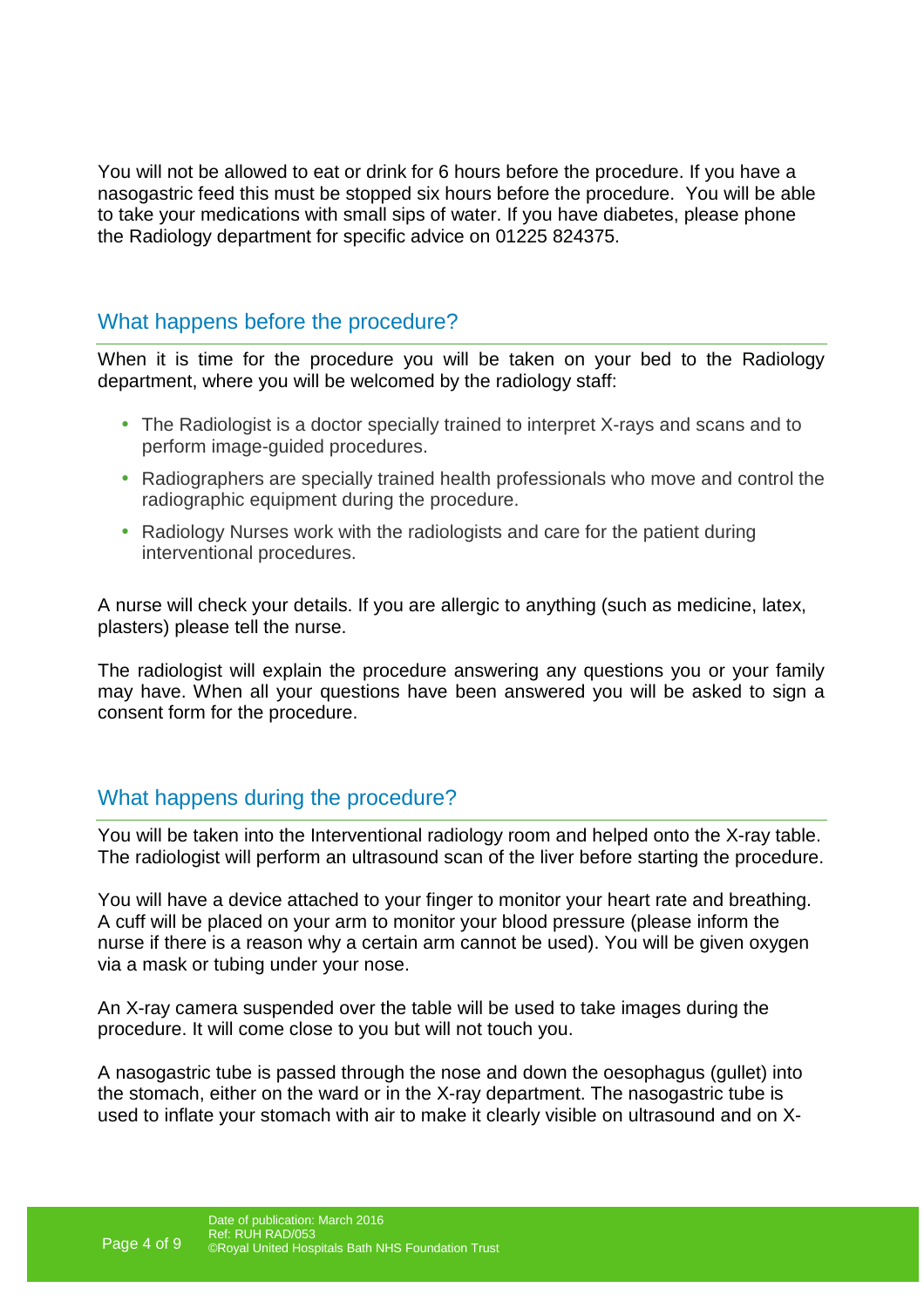ray before the RIG tube is inserted. Although this is done slowly, you may feel uncomfortable.

You may be given a sedative and painkillers though a cannula in your hand/arm. The skin of the upper part of your abdomen (tummy) will be cleaned with antiseptic fluid and covered with a sterile drape (towel).

The radiologist will give you an injection of local anaesthetic to numb the area where the tube will be placed. This may cause some stinging, but it will only last a short time.

Stitches will initially be inserted into the stomach through a small needle and secured on the skin with buttons, as shown in the picture.

A small cut will be made in the skin and the tube will be passed through this into the stomach.



### What happens when the procedure is finished?

You will be taken back to the your ward, where you will need to rest in bed for about 6 hours. You will have your pulse, blood pressure and if necessary your temperature taken to ensure there have been no complications.

It is common to feel bloated after the procedure because air in the stomach is passing through the bowel - this should settle.

The feeding tube is flushed with sterile water six hours after the procedure, or at a safe time determined by the Radiologist. If the tube flush with water is satisfactory the nasogastric tube will be removed two hours later, or at a time stated by the Radiologist. After the tube flush you will be allowed to eat and drink, or the tube will be used to give feed and fluid.

The dressing over the site will be removed the day after the procedure.

The site of the tube may be sore for two or three days. You may have medication to ease any pain until it settles.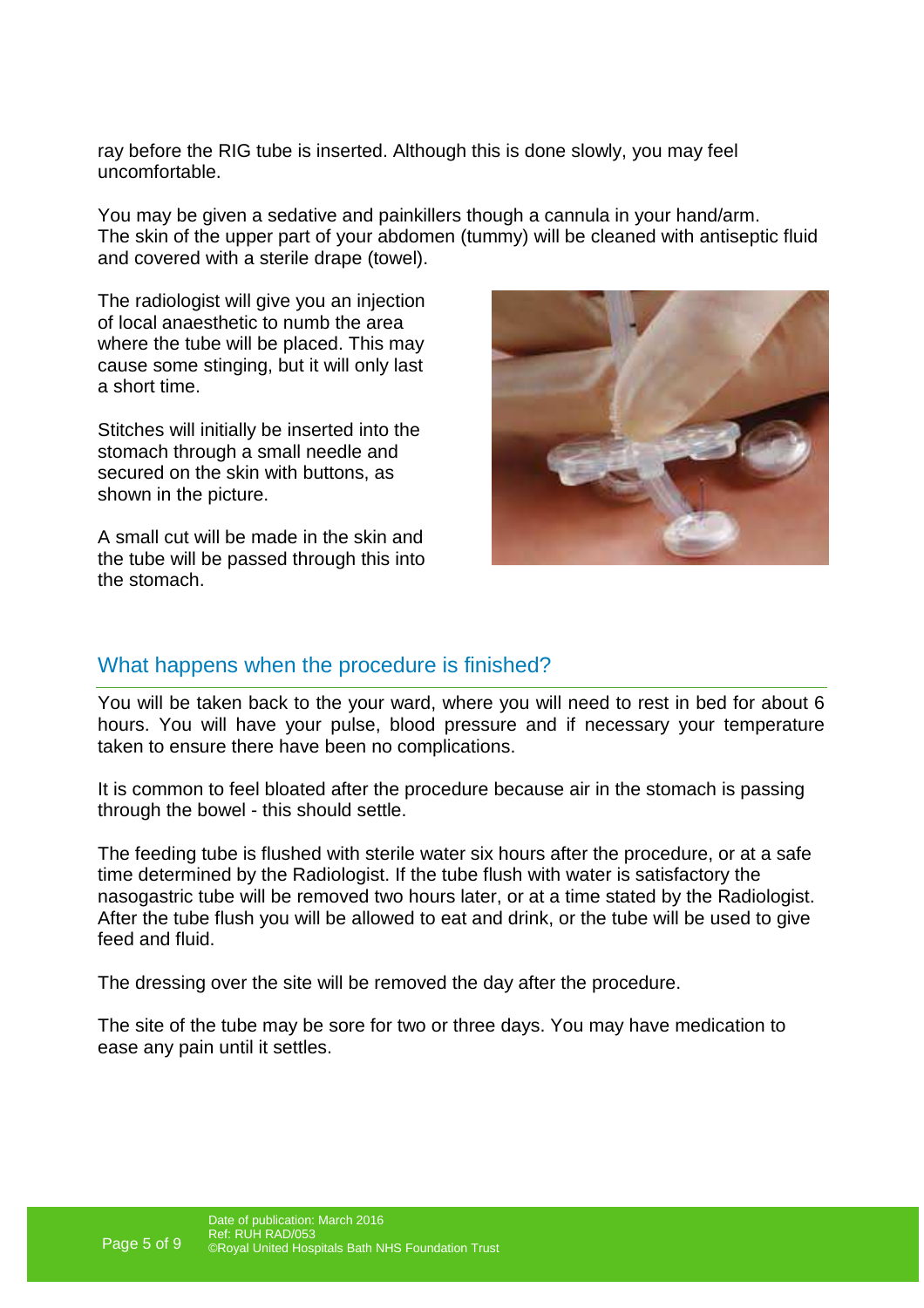You will need to seek immediate advice if any of the following occur:

- **Fever**
- Pain on feeding through the tube or any increasing level of pain following the tube insertion
- Fresh bleeding around the stoma (hole)
- Leaking of feed or stomach contents around the tube and stoma (hole)
- The tube becomes blocked or difficult to flush
- The tube falls out
- The stitches dissolve and the button falls away within the first week.

If any of the above occur stop feeding and seek advice immediately from the community nutrition nurse (see relevant contacts at the end of the leaflet).

## Aftercare for the tube

Important - Do not rotate the tube for the first two weeks after placement.

- The dietitian will undertake an assessment of what you are currently eating to determine how much feed needs to be given through the tube
- If feeding via the tube does not need to be started immediately because you are able to eat and drink to meet your nutritional requirements, you will need to be taught how to manage and care for the feeding tube
- You will need to flush the tube at least once a day with freshly drawn drinking tap water to maintain tube patency
- If feeding does need to start immediately the Dietitian will prescribe a feeding plan and you will need to stay in hospital for a few days. This will enable feeding to be established and you will be taught how to manage and care for the tube and feeding equipment
- The Dietitian will also explain how the feed and equipment will be delivered to you at home after discharge
- Medication can be given through your tube and wherever possible will be in a liquid or dispersible form. A pharmacist can advise on this
- The stitches will usually dissolve (and the buttons fall off) after two to four weeks. If after two weeks the stitches are causing any problems or irritation, they can be cut by the community nurse.

### Important - Do not rotate the buttons

## Initial care

It is particularly important to clean your hands thoroughly before any contact with the feeding tube or feeding equipment.

For the first two weeks following the tube placement, clean the site around the tube with sterile gauze and saline. This will be supplied by the hospital.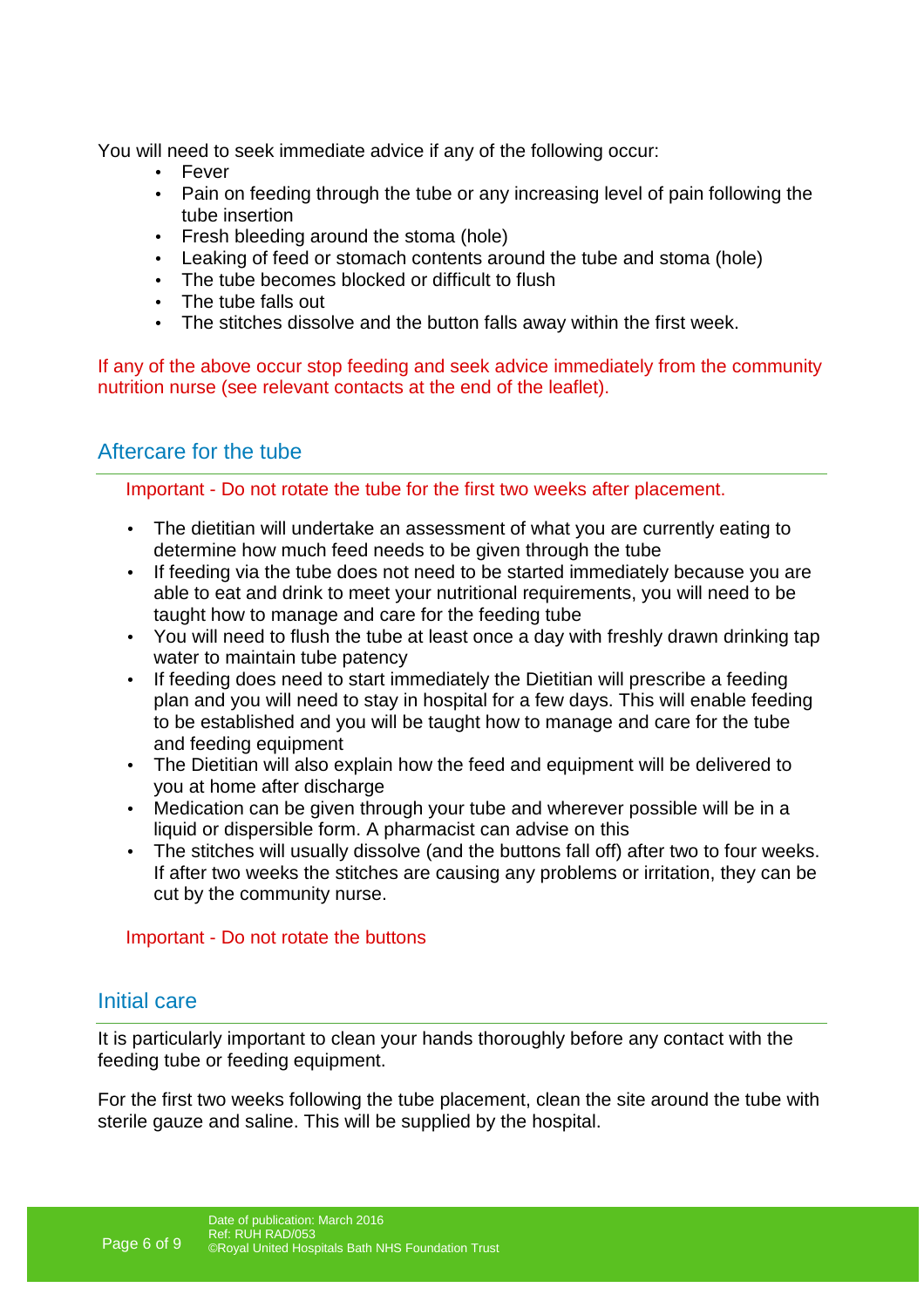You may take showers, but not baths during these first two weeks.

If you have any concerns about the skin around the tube please contact the community nutrition nurse or your district nurse.

## Ongoing care

#### **Skin Care**

- After two weeks the skin around the tube should be cleaned daily with soap and water using a clean cloth, and you may continue to have showers
- Once the stitches have dissolved and the buttons have fallen off you may have a bath
- There is no need to have any dressing around the RIG site
- If you notice any redness, pain, odour or discharge you should contact your community nutrition nurse for advice.

### **Flushing the RIG tube and preventing blockage**

- Always flush the tube before and after administration of feed and medication
- Use 30-50mls of freshly drawn drinking tap water unless you have been advised to use an alternative
- If you are unable to flush the tube due to resistance, gently massage the tube around the area where any blockage may be visible
- Try flushing with warm water or carbonated water. Do not use any other fizzy drink as they are acidic and will possibly make the blockage worse
- Try withdrawing liquid from the tube and use a pumping motion to try and flush.

### **Feeding**

There are two ways in which you can administer feed. The dietitian will discuss with you the amount of feed you require and the type of feeding which may be most suitable for you. With administration of any feed or medication it is essential that the tube is flushed with at least 30mls of water before and after.

#### **Bolus feeding**

- Bolus feeding refers to giving feed through a 50ml syringe, which will fit directly onto the end of your feeding tube. The plunger should be removed from the syringe so the feed is given using the barrel of the syringe like a funnel
- This method of feeding will need to be undertaken several times a day as directed by the dietitian.

### **Pump feeding**

- A bag of feed can be administered using a pump. This requires a giving set (tubing), which connects the bag of feed to your feeding tube, which is delivered by using a small pump
- This will run for several hours per day
- Specific details and separate written instructions about the use of a pump will be given prior to use.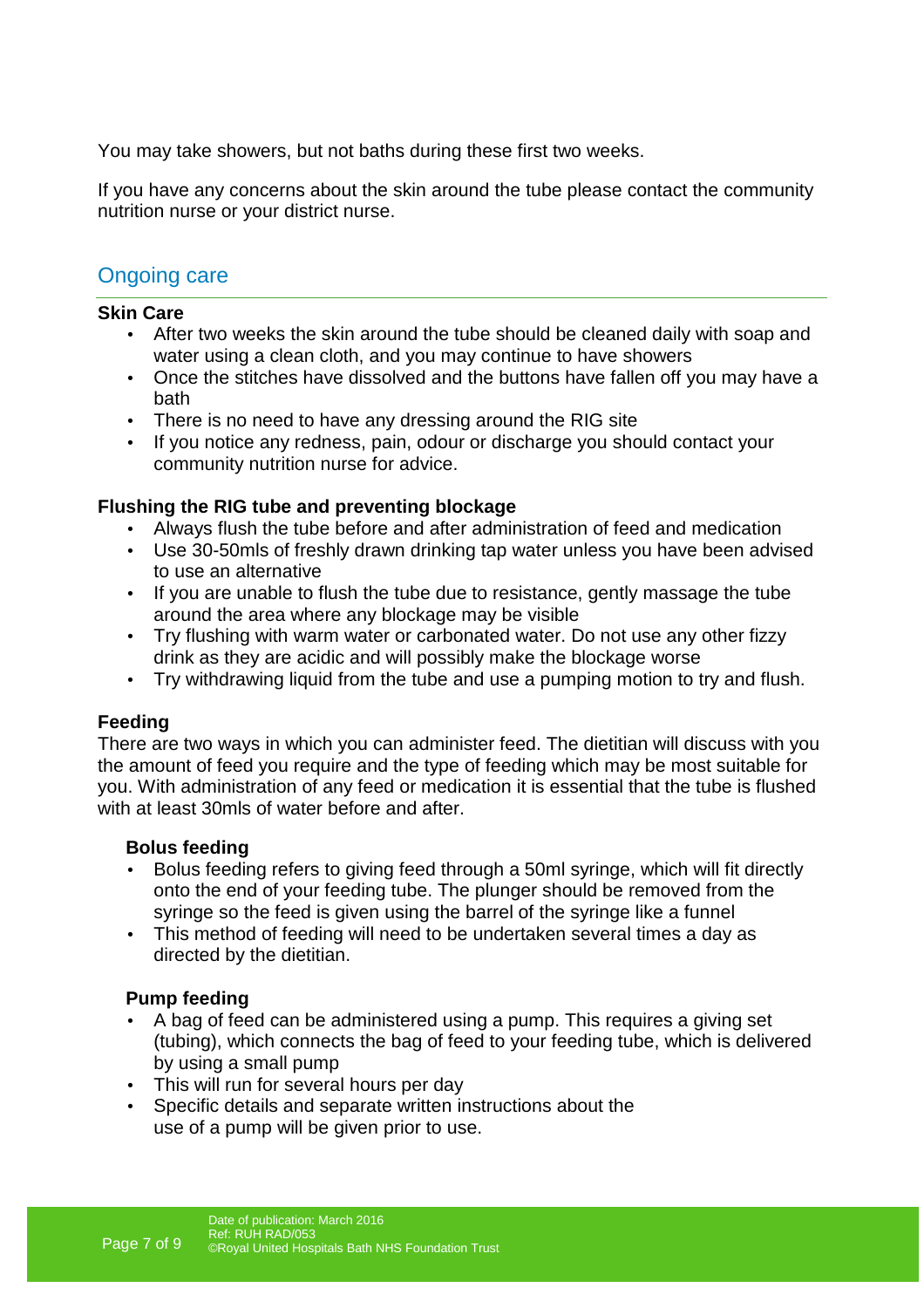#### **Checking the balloon inflation of your RIG tube**

- The fluid in the balloon helps keep the tube in place
- The balloon of your tube needs to be checked weekly This should commence when the tube has been in place for two weeks. Two syringes and sterile water are required:
- Fill one syringe with 5mls of sterile water
- Attach the empty syringe to the balloon port of your tube
- Hold your tube in place next to your skin or use to tape to secure the tube to prevent accidental removal. Whilst keeping the tube secure, pull back the plunger of this syringe removing all the water from the balloon.
- Remove this syringe (confirm that it has the same volume of water is present as was originally placed in the balloon.)
- Attach the new syringe with the fresh 5mls of water. Instill this water into the balloon.

If the volume of water removed from the balloon is less than amount originally placed advice should be sought, as this could indicate a problem with the function of the balloon.

#### **Advancing and rotation of the RIG:**

This is to ensure that the tube remains freely moving within the tract. Advancing and rotation should be carried out at least once a week but not more than once a day. This should only be commenced two weeks after insertion.

This means holding the end of the tube and rotating it 360°

(a complete circle) and pushing the tube approximately 2–3cm into the stomach and pulling it back to the original position.

- Do not rotate the tube if the site is discharging or not healed
- Wash hands thoroughly with soap and water
- Clean the external plate as advised by your Healthcare Professional
- Move plate away from skin
- Clean tube and stoma area and the underside of the plate and dry. Push 2 – 3cm of the tube into the stomach and rotate, gently pull back the tube to feel resistance.
- Place the fixation plate back to its original position (approx 1cm away from the skin). Your fixation plate should not be too tight or too loose; you can discuss concerns with your community nutrition nurse.

## More information

This information is relevant to the type of tube inserted at the Royal United Hospital Bath. It is based on current research findings and follows manufacturer's guidelines.

For information about the effects of x-rays read the National Radiological Protection Board (NRPB) publication: 'X-rays how safe are they?' on the website: http://www.hpa.org.uk/webc/HPAwebFile/HPAweb\_C/1194947388410